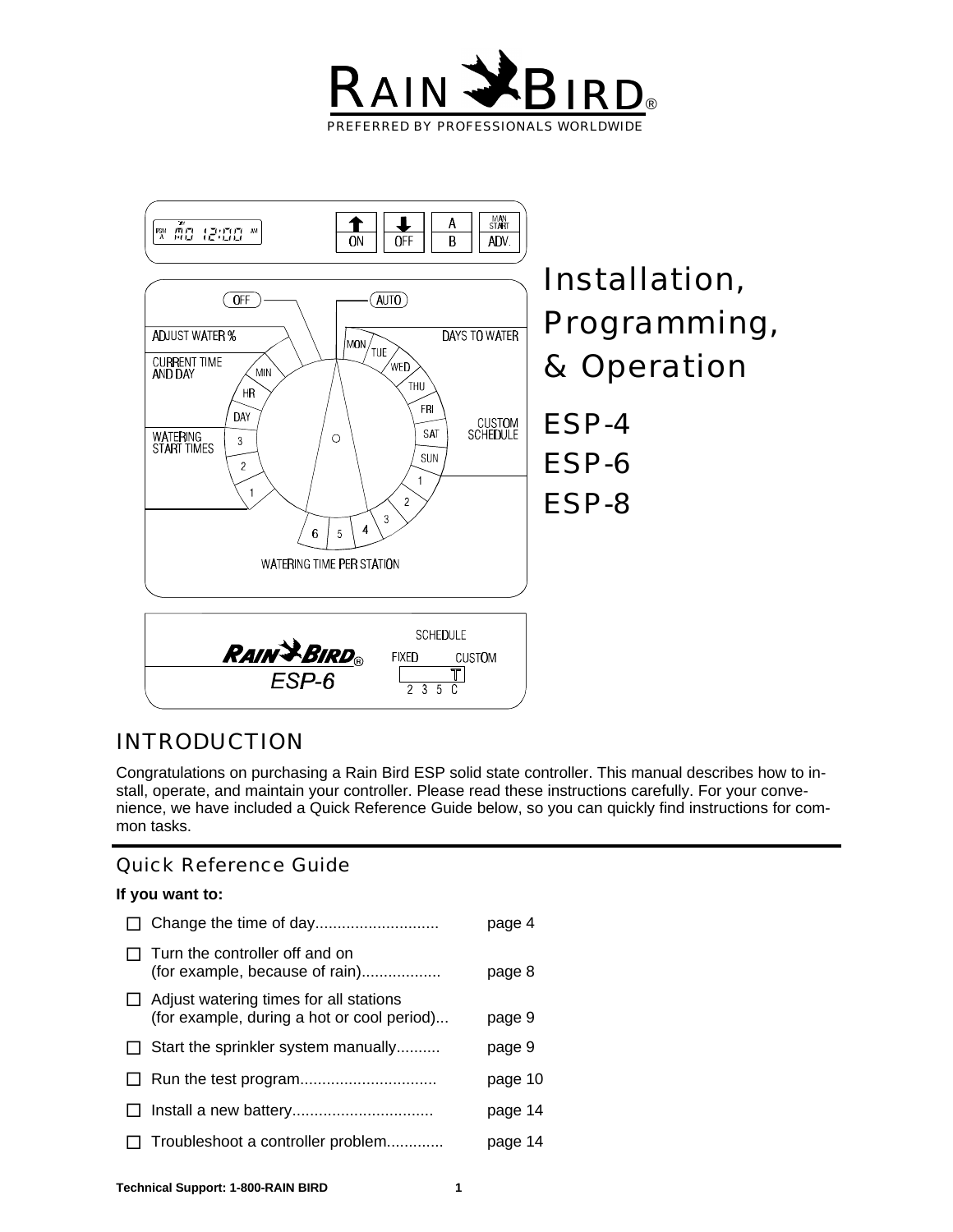# **Special Upgrade Offer**

# **Save an extra 15% off new sprinkler timers and irrigation controllers at the Rain Bird Online Store.\***

Still struggling with your old sprinkler timer? Having a hard time complying with local watering restrictions? Upgrading to a new Rain Bird sprinkler timer is easier than you might think.

New timers are easier to program than ever before, with powerful features to help save you time and water while keeping your yard healthy and vibrant.

There are lots of models to meet your needs, including indoor and outdoor versions, flexible modular timers and even smart controllers that automatically adjust themselves based on the weather.

[Shop Now at store.rainbird.com and](http://store.rainbird.com/controller-upgrade?utm_source=Upgrade&utm_medium=PDF&utm_campaign=ControllerUpgradeAd)  enjoy exclusive upgrade savings!



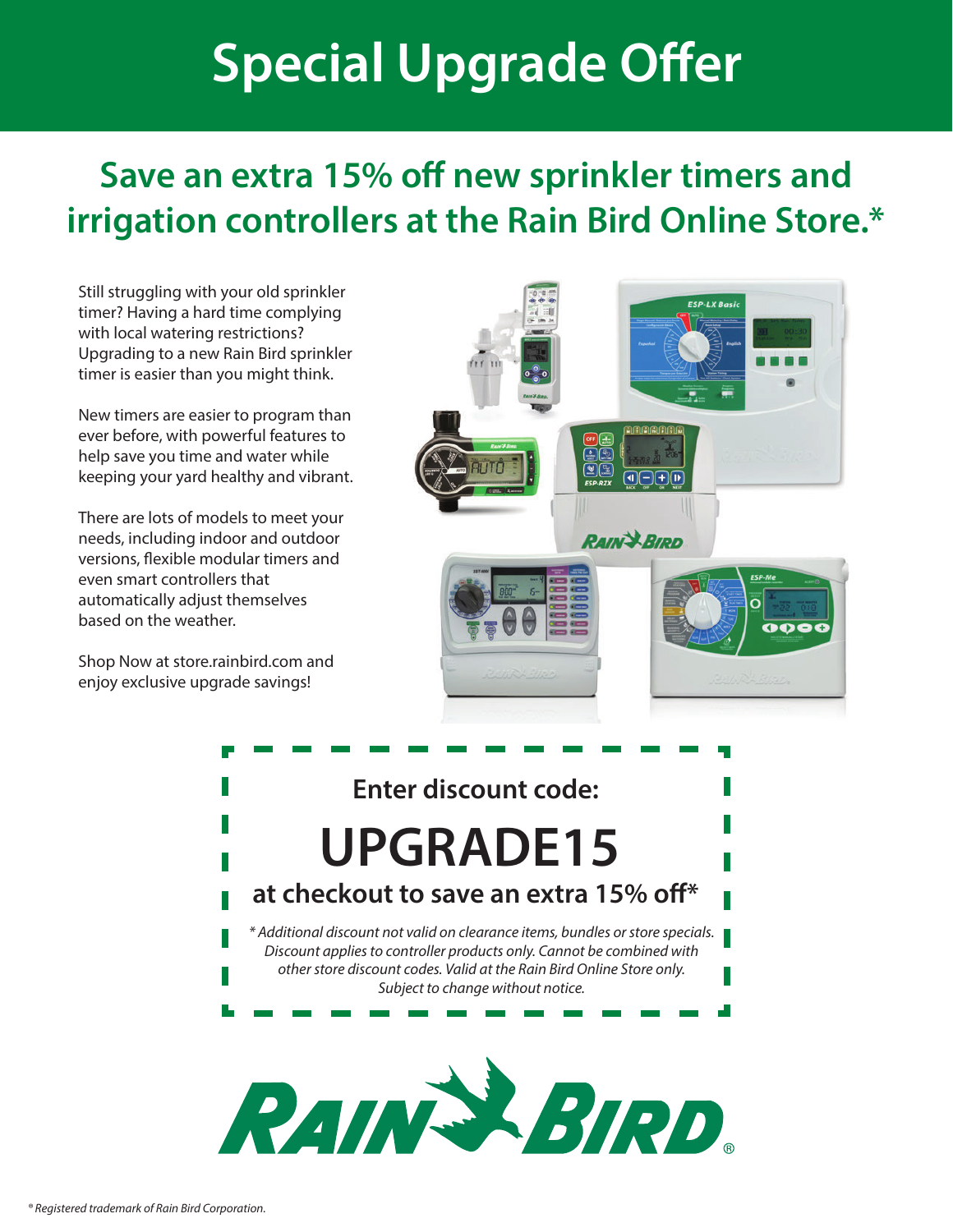# Controller Stations

The controller has several *stations* as shown in the illustration below. Each station is connected to a remote control sprinkler valve. The valve opens when it receives a signal from the controller, and the sprinklers connected to the valve turn on. When these sprinklers have run for their allotted time, the controller shuts off the valve and opens the next valve in sequence.

For example, the illustration shows that station 1 is currently watering. When station 1 is finished, the controller will shut it off and start station 2. In the same way, station 3 will begin watering when station 2 is finished.

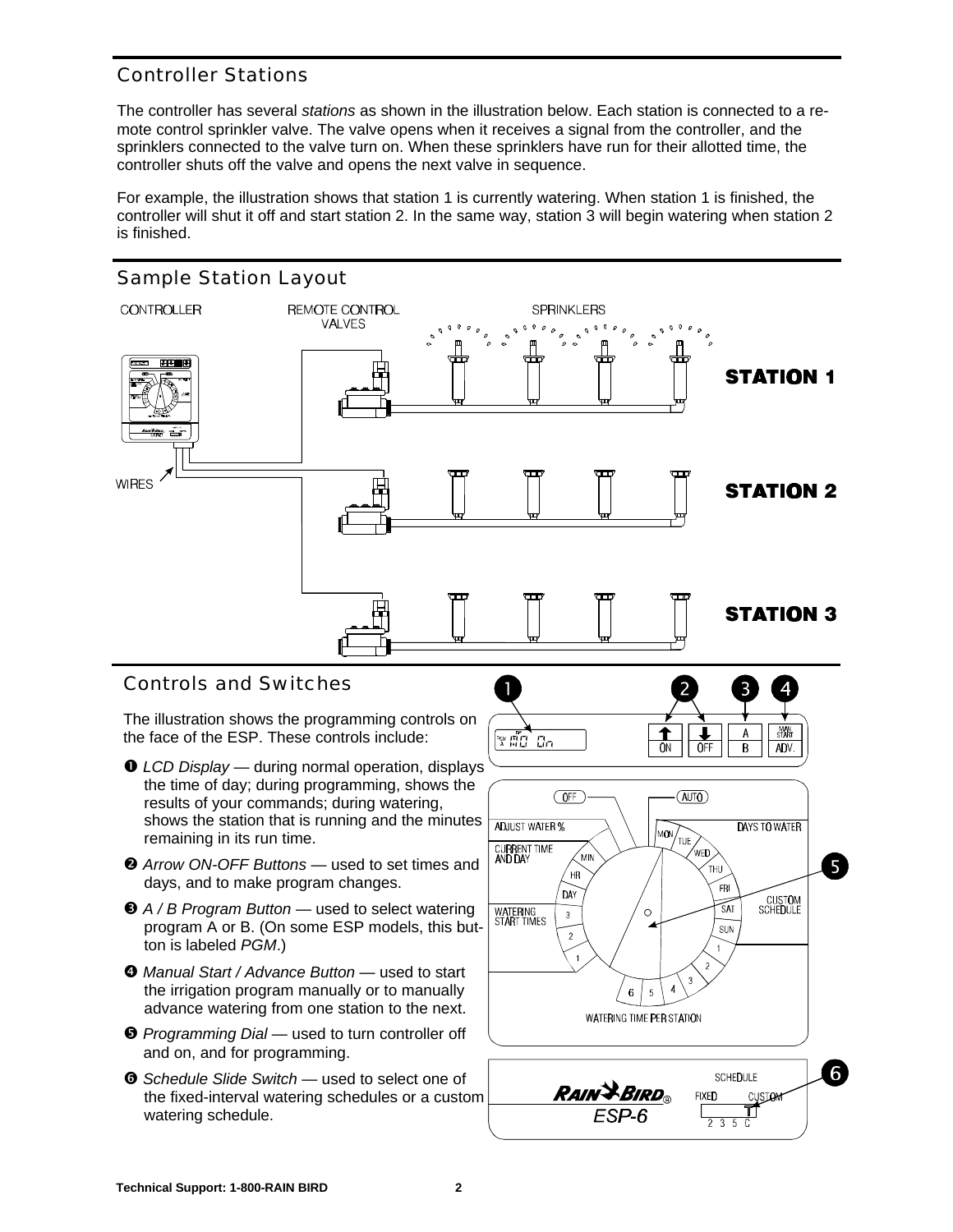# *PROGRAMMING THE CONTROLLER*

Your ESP controller is an electronic clock that controls when your sprinkler system turns on, and how long the sprinklers run.

*Programming* is the process of telling the controller exactly when and how long you want to water. The controller opens and closes the remote control valves according to the program you set.

Each program contains:

- n *Watering days* the specific days of the week on which watering takes place (for example, Monday, Wednesday, Friday), or the watering interval (for example, every third day).
- *Start time* the time of day that the program begins; this is the time that the first station in the program begins watering; all other stations then follow in sequence.
- Run time the number of minutes that each station runs.

#### Programming Checklist

To program the ESP- controller for the first time, we recommend that you complete the following steps in order:

|                            | page 3 |
|----------------------------|--------|
|                            | page 4 |
|                            | page 4 |
|                            | page 5 |
|                            | page 6 |
| Set station watering days. | page 6 |
|                            | page 7 |
|                            | page 7 |
|                            | page 8 |
|                            |        |

# Fill Out Program Schedule Sheet

Before you begin programming, fill out the ESP Controller Program Sheet and attach it to the label on the inside of the controller door. A sample Program Sheet is shown in this illustration.

- å Enter a brief description of each station on the controller.
- $\Theta$  In the Program A column, mark the watering schedule. Either circle one of the fixed intervals, or fill in the watering days in the "Custom" row.
- **E** Enter the starting time(s) for Program A. You may have up to three separate start times for each program.
- $\bullet$  Enter the run time for each station assigned to Program A. Enter "0" for stations that are not used in Program A.
- ê Repeat steps 2 4 for Program B. If you are using a fixed schedule, Program B will have the same watering days as Program A.

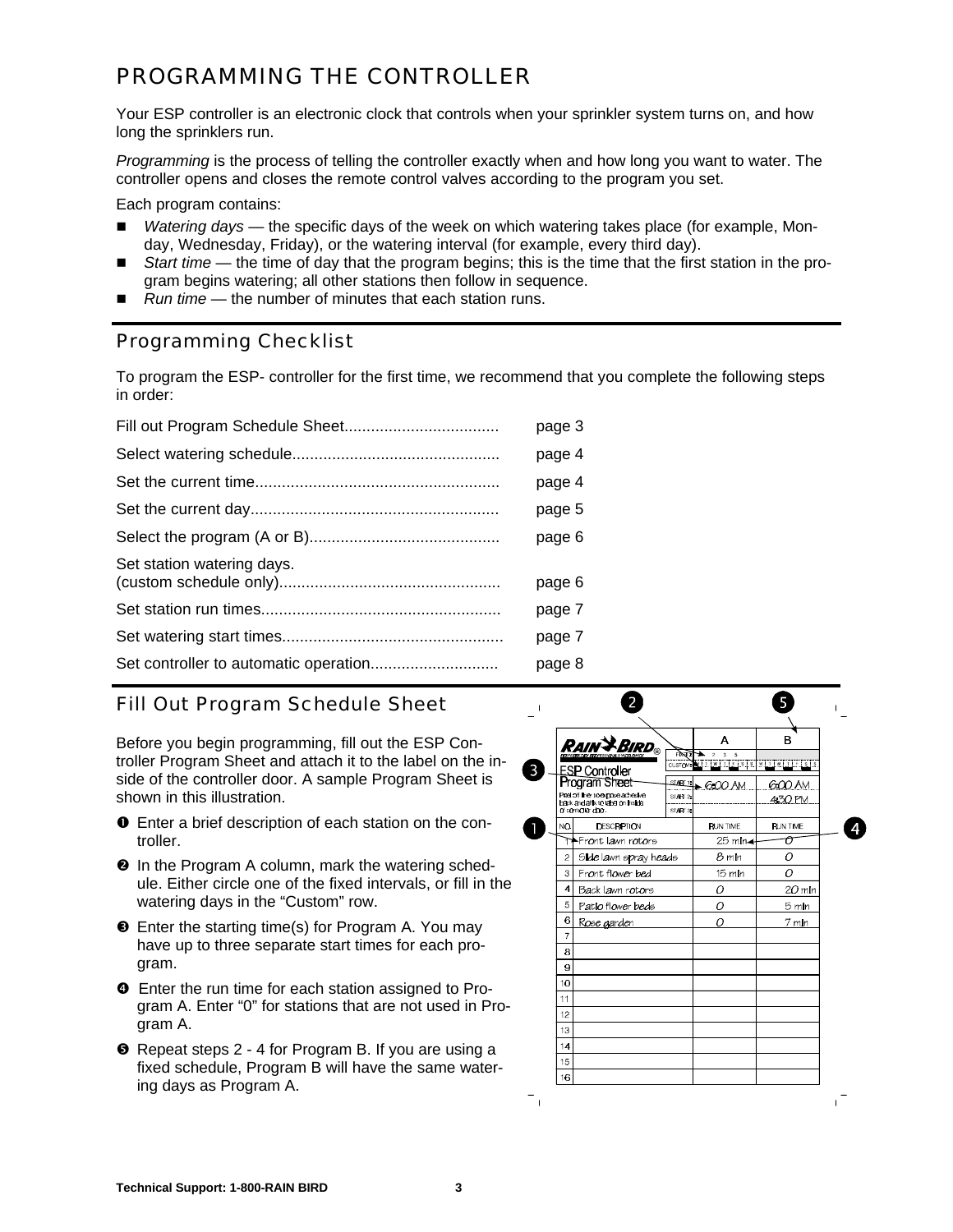# Select Watering Schedule

The ESP has two types of watering schedules, either fixed or custom. The fixed schedule sets watering to occur every second, third, or fifth day. The custom schedule lets you select specific days of the week on which watering is to occur.

**The type of schedule you select applies to both programs, A and B. For example, you cannot set Program A to a fixed schedule and Program B to a custom schedule.**

- å To use a fixed schedule, move the Schedule Slide Switch to one of the FIXED positions:
	- $2 =$  every other day
	- $3 =$  every third day
	- $5 =$  every fifth day
- $\odot$  To use the custom schedule, move the Schedule Slide Switch to the "C" position.

# Set Current Time

- $\bullet$  Turn the dial to "HR."
- **@The display shows the hour that is currently set,** either AM or PM.
- $\bullet$  Press  $\Uparrow$  or  $\Downarrow$  to set the current hour.
- **O** Turn the dial to "MIN."
- $\Theta$  The display shows the minute currently set.
- $\bullet$  Press  $\hat{u}$  or  $\theta$  to set the current minute.



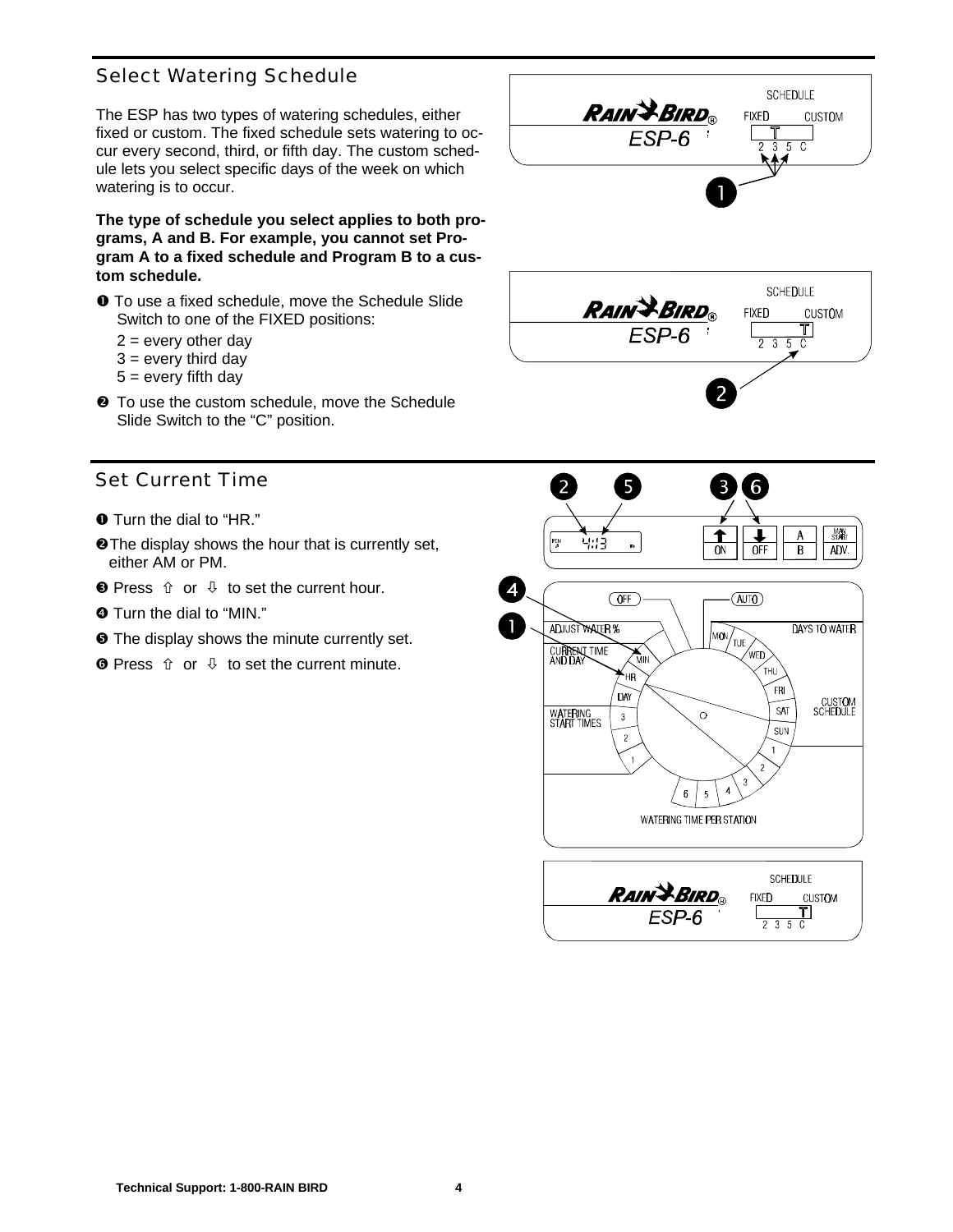Setting the current day varies somewhat depending on whether you are using a custom schedule or a fixed schedule.

#### Custom Schedule

- å Make sure the Schedule Slide switch is set to "C."
- $\Theta$  Turn the dial to "DAY."
- $\Theta$  The display shows the day of the week that is currently set (for example, "MO" for Monday).
- $\bullet$  Press  $\hat{U}$  or  $\hat{U}$  to change the display to the current day of the week.

Fixed Schedule

å Make sure the Schedule Slide switch is set to a fixed-

day schedule: 2, 3, or 5.

- $\Theta$  Turn the dial to "DAY."
- $\Theta$  The display shows "1" for the first day of the watering cycle. Day 1 is always the watering day.
- $\bullet$  Press  $\hat{U}$  or  $\hat{U}$  to change the current day from 1. If you want tomorrow to be the watering day, change the current day to the last day in your fixed schedule.

For example, if you're using a two-day schedule and you want to start watering tomorrow, set the current day to "2." If you're using a three-day schedule and you want to start tomorrow, set the current day to "3."

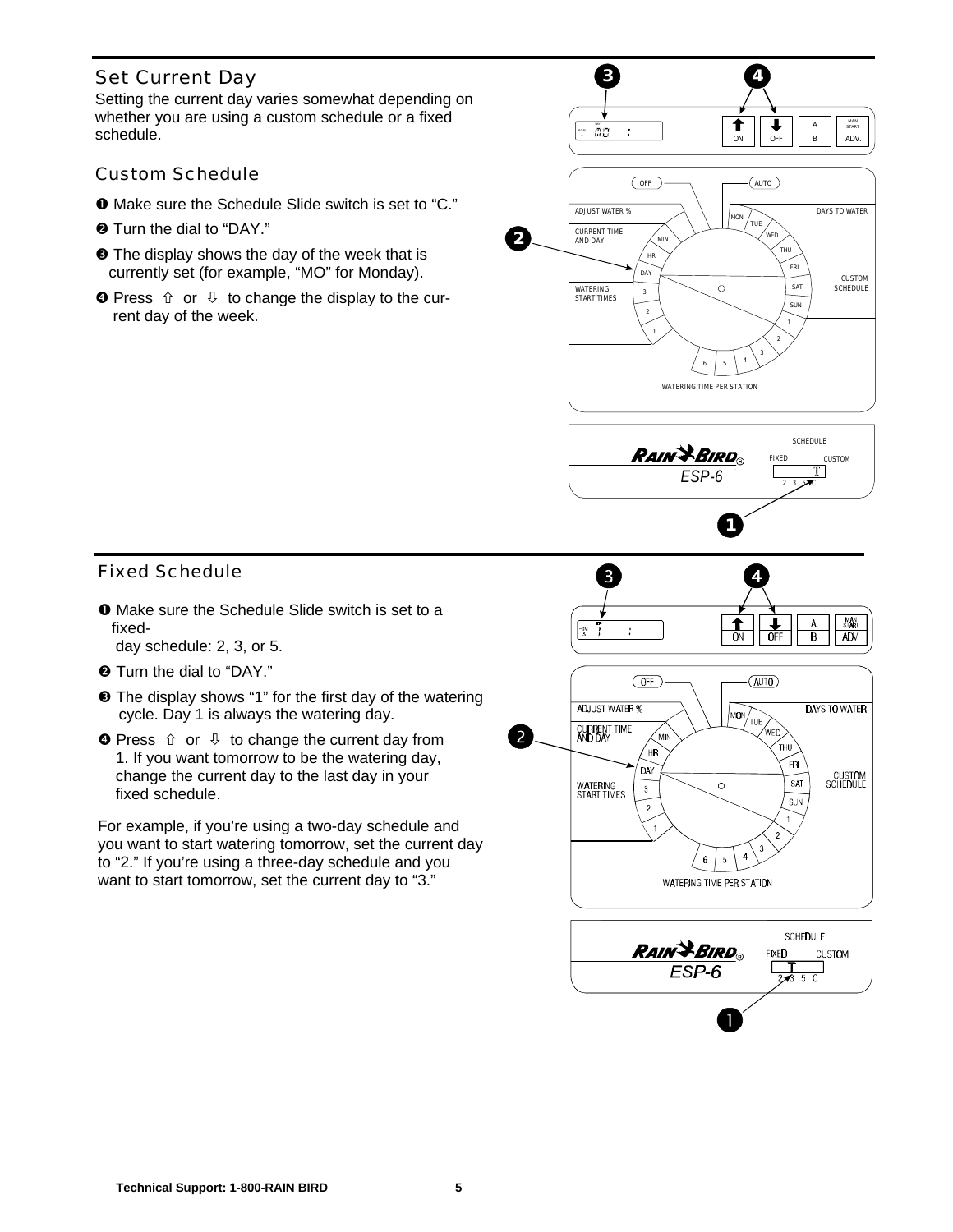# Select Program

The ESP controller has two programs, A and B. Each program operates independently.

If you are using the custom watering schedule, each program can have different watering days. For example, Program A might run on Monday, Wednesday, and Friday; Program B on Tuesday, Thursday, and Saturday.

If you are using a fixed watering schedule, both programs will have the same "ON" days. For example, if you are using the three-day fixed schedule, Program A and Program B will both run every third day.

You can assign any station to Program A, Program B, or both.

- $\bullet$  The program that is currently selected appears in the far left corner of the display. The display will show either "PGM A" or "PGM B."
- $\Theta$  To select the program, press the A / B (or PGM) button until the program you want appears in the display. Pressing the A / B button switches back and forth between the two programs.



1





# Set Station Watering Days

*NOTE: You must set station watering days only if you are using the CUSTOM Schedule. If you are using one of the FIXED schedules, skip to the steps in Set Station Run Times*

- $\odot$  The display shows the day of the week (for example, "MO" for Monday) and either "ON" or "OFF." ON means the selected day is a watering day. OFF means watering doesn't take place on the selected day.
- $\bullet$  Press the ON or OFF button to set the selected day of the week on or off.
- $\bullet$  Turn the dial to the next day of the week. Repeat steps 2 and 3 until you have set each day of the week either on or off.



å Turn the dial to "MON."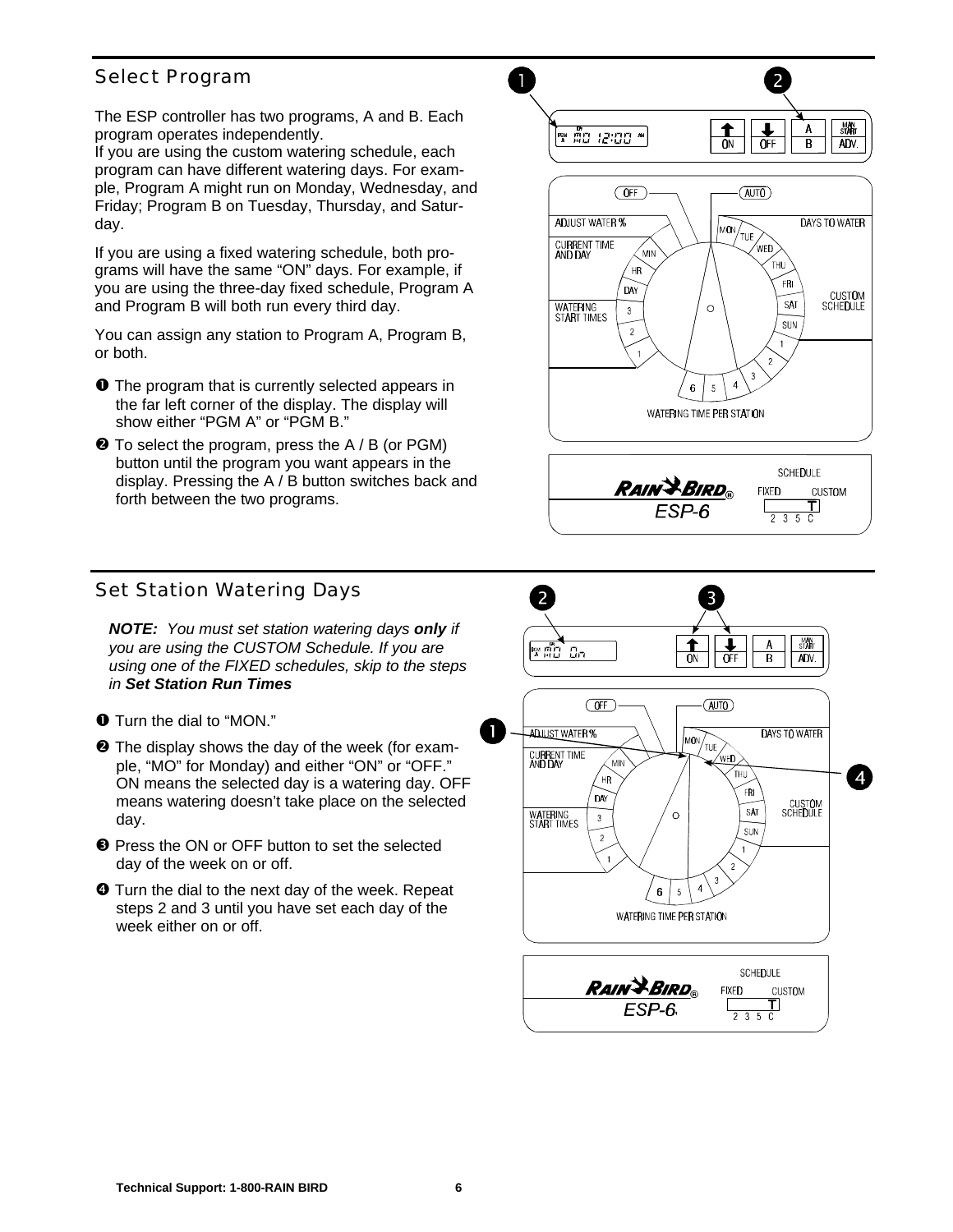# Set Station Run Times

- å Turn the dial to Station 1.
- $\odot$  The display shows the selected station and its run time. If you are programming the controller for the first time, or after a long power outage, the built-in run time of 10 minutes will appear.
- $\bullet$  Press  $\hat{U}$  or  $\hat{U}$  to change the display to the run time you want (up to 99 minutes). Set any unused stations to 0 minutes.
- $\bullet$  Turn the dial to the next station in sequence. Repeat steps 2 through 4 until you have set the run time for each station.



# Set Watering Start Times

Each program on the ESP can have up to three watering start times, which tell the controller when to begin the watering program. The start time applies to all watering days for that program.

If you want to water more than once a day, you can set the second and third watering start times. For example, if you are growing new lawn seed, you might want to water several times a day. To do so, you could set a program to run at 6:00 A.M., 11:00 A.M., and 4:00 P.M.

- å Make sure the program you want appears in the display. Either "PGM A" or "PGM B" will appear. To switch to the other program, press the A / B (or PGM) button.
- $\odot$  Turn the dial to 1 in the "Watering Start Times" section.
- é The display shows the start time currently set for this program.

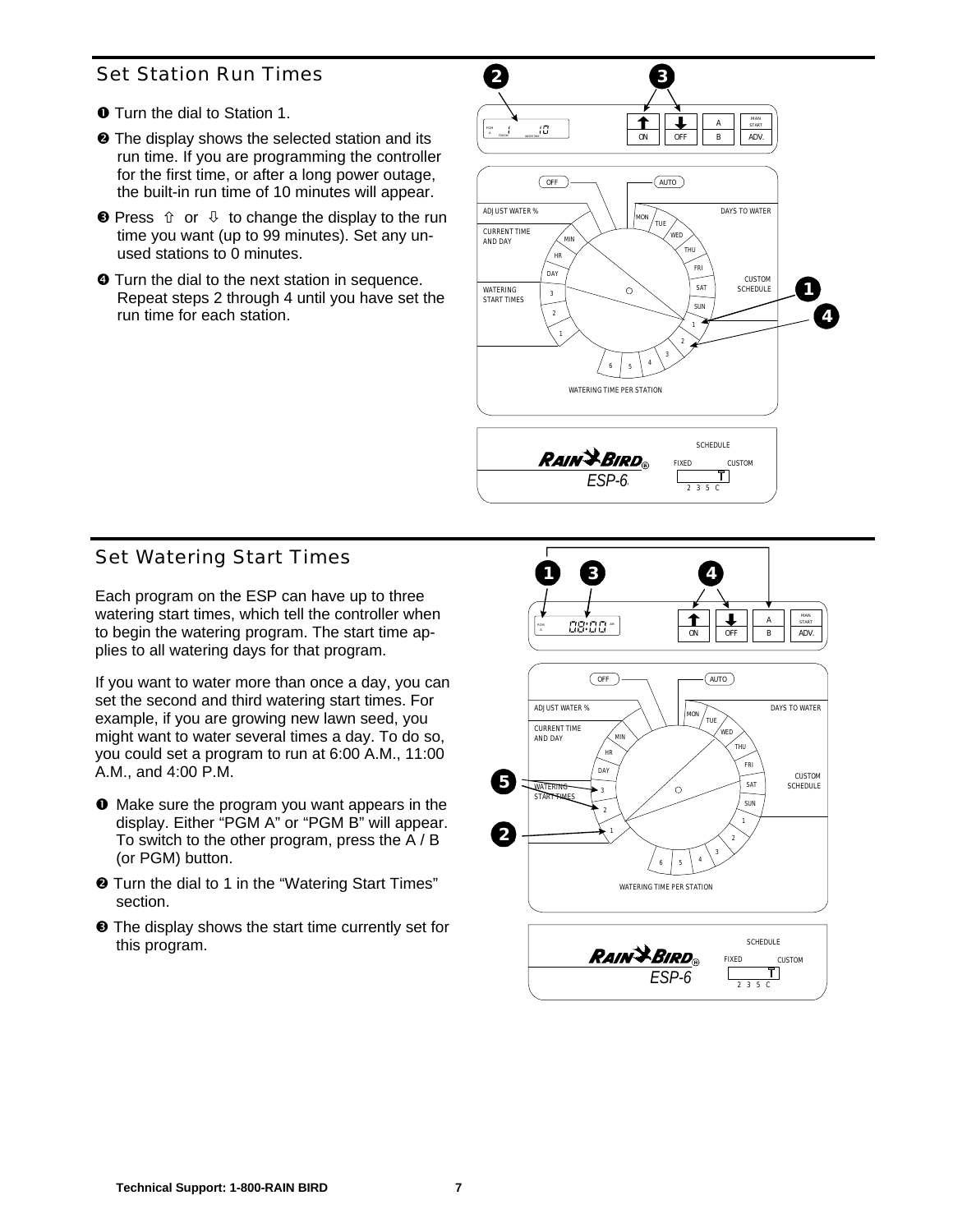#### Set Watering Start Times (Continued)

 $\bullet$  Press  $\hat{U}$  or  $\hat{U}$  to change the start time. The time setting moves forward or backward in 15 minute increments.

To eliminate a start time, press  $\hat{u}$  or  $\hat{\psi}$  until the blank setting between 11:45 PM and 12:15 AM appears.

 $\Theta$  If you want to set additional start times for this program, move the dial to 2 or 3 in the "Watering Start Times" section. Then repeat steps 3 and 4.

If you are following the programming checklist on page 6, you have now completed all programming steps for Program A. At this point, you may:

- $\blacksquare$  Enter Program B by following the steps that begin on page 3, or
- $\blacksquare$  Set the controller to automatic operation, as described on page 8.



# *OPERATING THE CONTROLLER*

# Turn Controller On and Off

 $\bullet$  To set the controller to automatic operation, turn the dial to AUTO. The display will show the current day and time until the next scheduled automatic start. When a program is running, the display will show the station currently turned on and the minutes remaining on its run time. When the entire program is complete, the display will change back to the current day and time.

If you forget to turn the dial to AUTO, the controller will eventually set itself to automatic operation. The only setting that prevents automatic operation is OFF (see step 2).

 $\odot$  To turn the controller off and prevent all watering, set the dial to OFF. The display will show the current day and time. In addition, the righthand minute digit will blink to show that the controller has been turned off.

The OFF setting can be used during rainy weather, seasonal shutdown, or system maintenance.



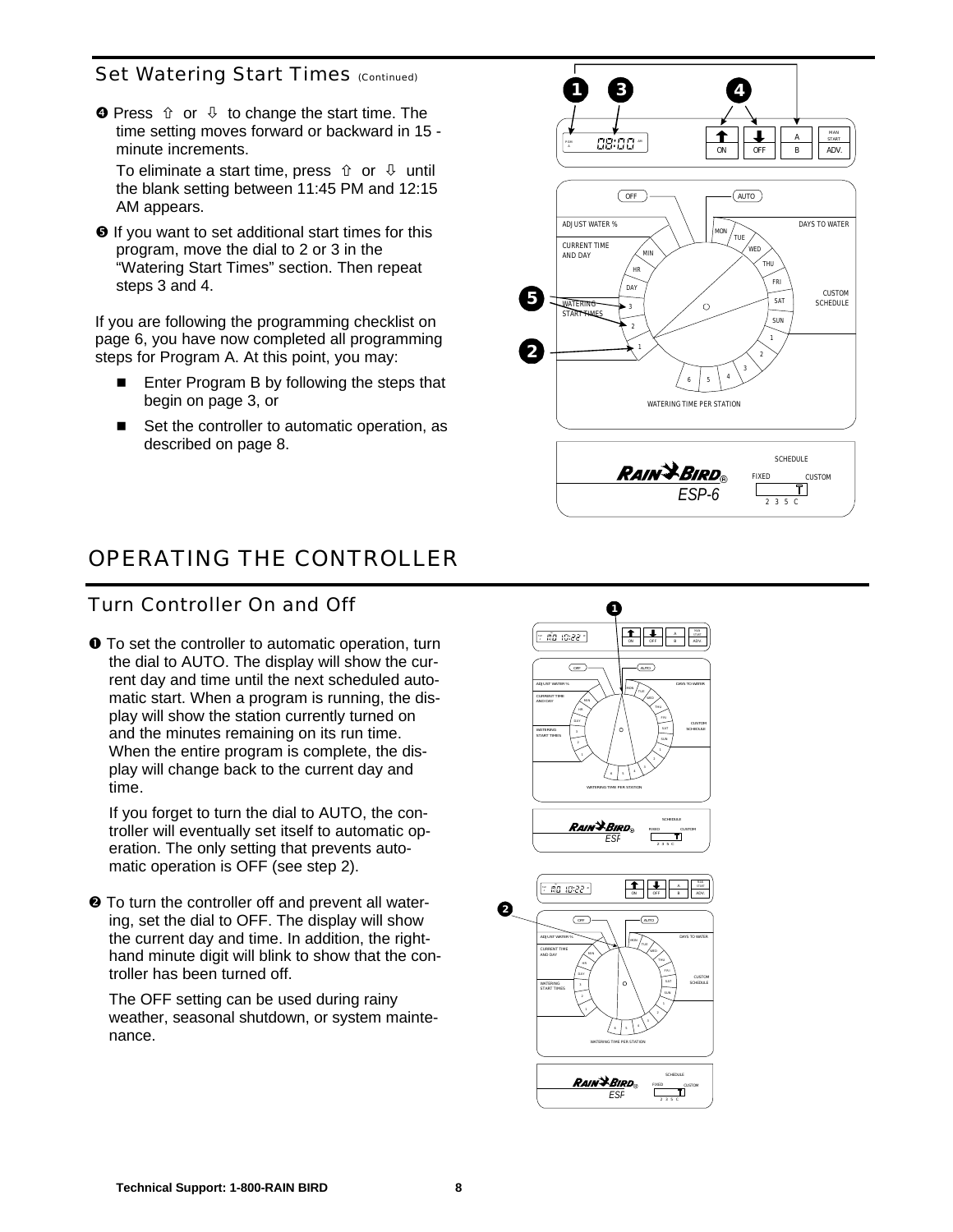# Adjust Water Budget Percent

The Water Budget feature on the ESP lets you increase or decrease the run times of all stations by a selected percentage. You may adjust the run times as low as 10 percent and as high as 200 percent. Adjustments must be made in increments of 10 percentage points.

The percentages are calculated on the normal programmed run times for each station. For example, if a station is programmed to run for 10 minutes, and you set the water budget percent to 80%, the station will run for 8 minutes (80% of 10 minutes). If you set the water budget to 120%, that same station will run for 12 minutes (120% of 10 minutes).

The water budget feature can be useful for cutting back watering during cool winter months, or for increasing watering during periods of unusual heat. Keep in mind that the percentage you set applies to **all** stations on **both** programs.

- **O** Turn the dial to ADJUST WATER %.
- $\odot$  The display shows the current water budget setting (between 10% and 200%). A setting of 100% means that all stations will run according to their normal programmed run times.
- $\bullet$  Press  $\hat{U}$  or  $\hat{U}$  to increase or decrease the percentage in 10-point increments.

When water budgeting is set above or below 100 percent, the words *WATER BUDGET PERCENT* will appear in the top of the display.

To turn off water budgeting, repeat steps 1 to 3, and set the percentage to 100%.

#### Use Manual Start / Advance

- å Select the program you want to start. Press the A / B (or PGM) button to switch back and forth between the two programs.
- $\odot$  Press the MAN START / ADV. button to begin the program with the first assigned station. To advance through the stations in the program, press MAN START / ADV. repeatedly until the station you want is displayed.



 $\frac{1}{\alpha}$  $\sqrt{\frac{1}{\text{OF}}}$ **MAN** A ÚЗ.  $\overline{B}$ ADV.  $\overline{OFF}$  $(\overline{AUTO})$ **ADJUST WATER % DAYS TO WATER**  $\widehat{\text{MON}}_{\text{TUE}}$ **CURRENT TIME**<br>AND DAY .<br>Min HR FR DA CUSTOM<br>SCHEDULE SAT WATERING<br>START TIMES  $\circ$  $\mathbf 6$ 5 WATERING TIME PER STATION SCHEDULE **RAIN & BIRD FIXED** CUSTOM ESP-6 IJ  $235C$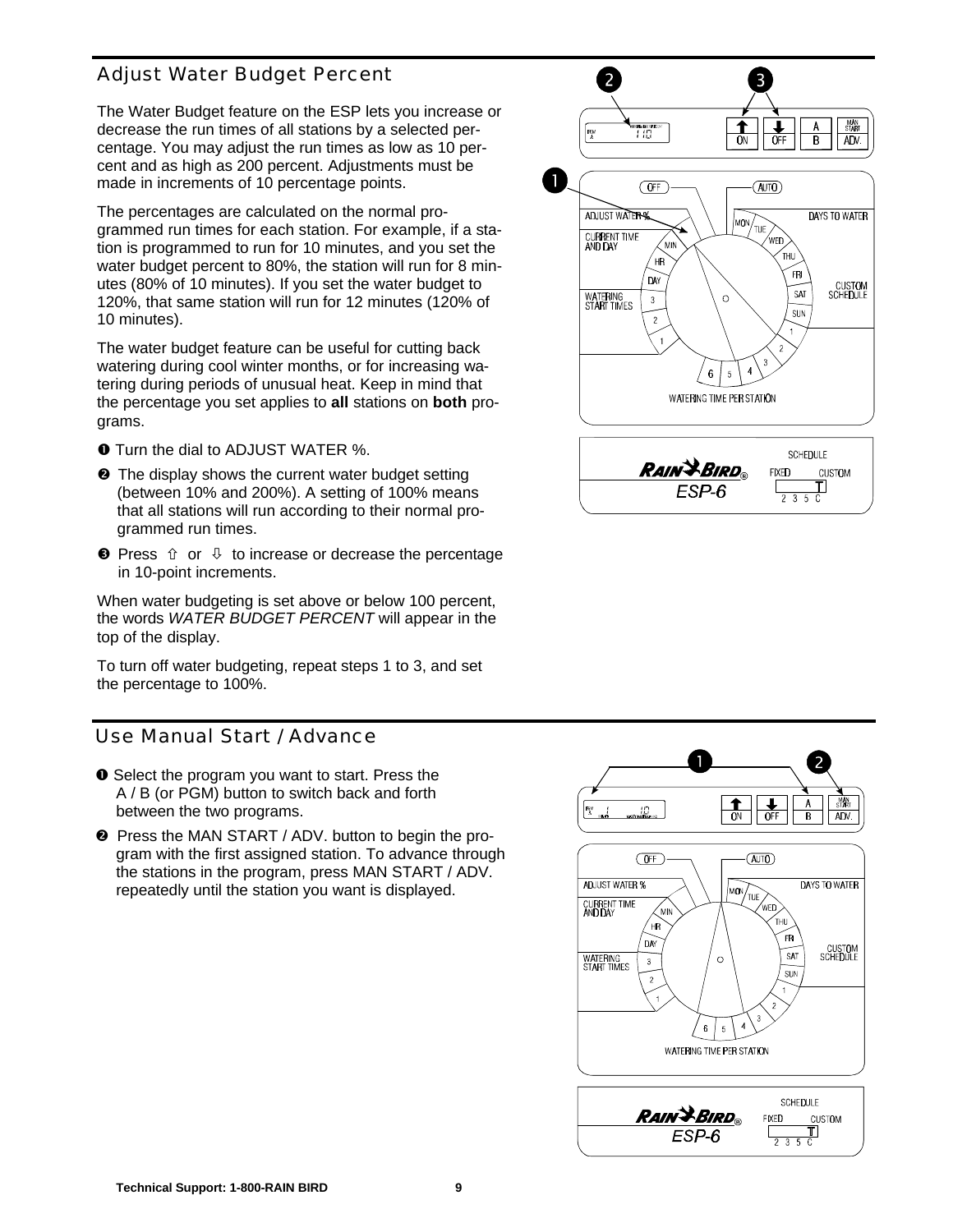# Run Test Program

The ESP controller has a built-in test program that will run each station in sequence for two minutes. You can use this program to check out the operation of all the sprinklers in the system.

- $\bullet$  Turn the dial to AUTO.
- $\odot$  Press both arrow buttons at the same time and hold them down.
- $\Theta$  The display shows the first station number and two minutes of watering time remaining. The controller will run each station for two minutes and then return to AUTO mode to await the next scheduled start time. Any station that has been set to a 0 run time will be skipped during the test program.



# *REPLACING THE BATTERY*

The ESP controller features a rechargeable battery backup, which will preserve the controller's program in the event of a power failure. A fully charged battery will maintain the controller's program and keep current time for up to three days. However, the battery cannot operate the system. To replace the battery:

- $\bullet$  Open the controller door and swing the face panel out on its hinges from right to left.
- $\odot$  Remove the old battery from the battery holder and disconnect it from the battery clip. Connect a new 9-Volt rechargeable, NiCad battery to the battery clip. Then insert the battery into the battery holder.

*CAUTION: DO NOT use 9-Volt alkaline batteries. They may burst or leak when subjected to the continuous charging circuit of the ESP. Use NiCad batteries only.*

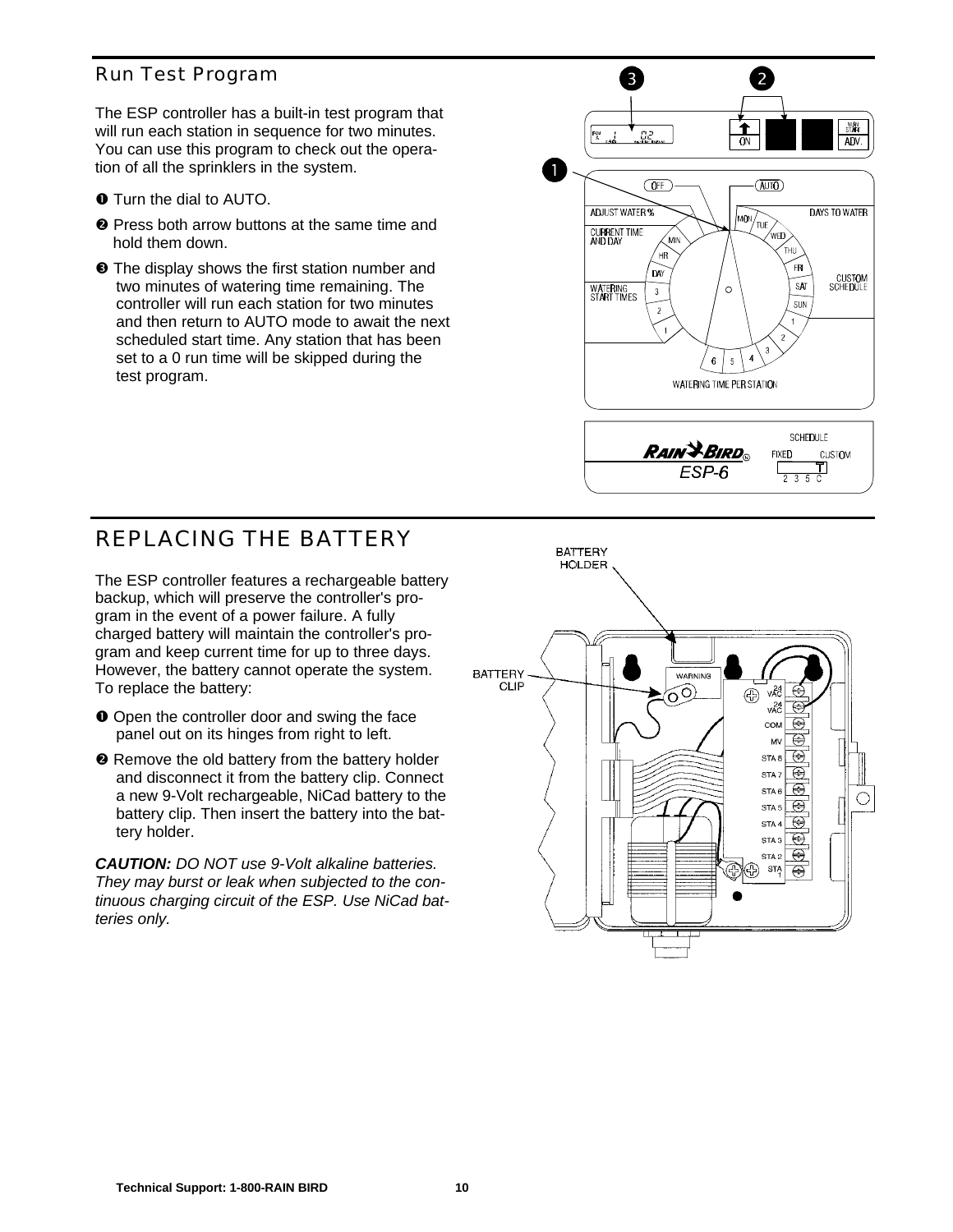# *INSTALLING THE CONTROLLER*

# Select Location

The plastic, weatherproof cabinet of the ESP controller is suitable for mounting outdoors or indoors. For best results, mount the controller at eye level in a sheltered location.

Allow approximately 7 1/2" of clearance to the left side of the controller so the controller door can swing fully open. In addition, mount the controller so that 117-Volt AC power is readily accessible.

The ESP controller has three "keyhole" slots on the back of the cabinet. Use these slots to mount the controller to a flat wall or vertical stud. Always use lower mounting hold "D" to secure the bottom of the controller.

#### Mount Controller

- å Open the controller door and swing the face panel out on its hinges from right to left.
- $\odot$  Place the open controller on the mounting surface and mark through the *upper* slots of the keyholes. (Use keyholes A and C for wall mounting. Use keyhole B for mounting on a stud.) Then mark the location of hole D.
- é Remove the cabinet. Drive appropriate fasteners into the wall or stud at the upper keyhole marks (A, B, C). Leave slightly more than 1/4" between the head of the fastener and the wall surface. Do **not** drive a fastener into location D at this time.
- è Hang the controller on the upper keyhole slots. Make sure the shafts of the fasteners are in the upper, narrow portion of the slots. Then drive a fastener through lower mounting hole D. The controller should now be secure.

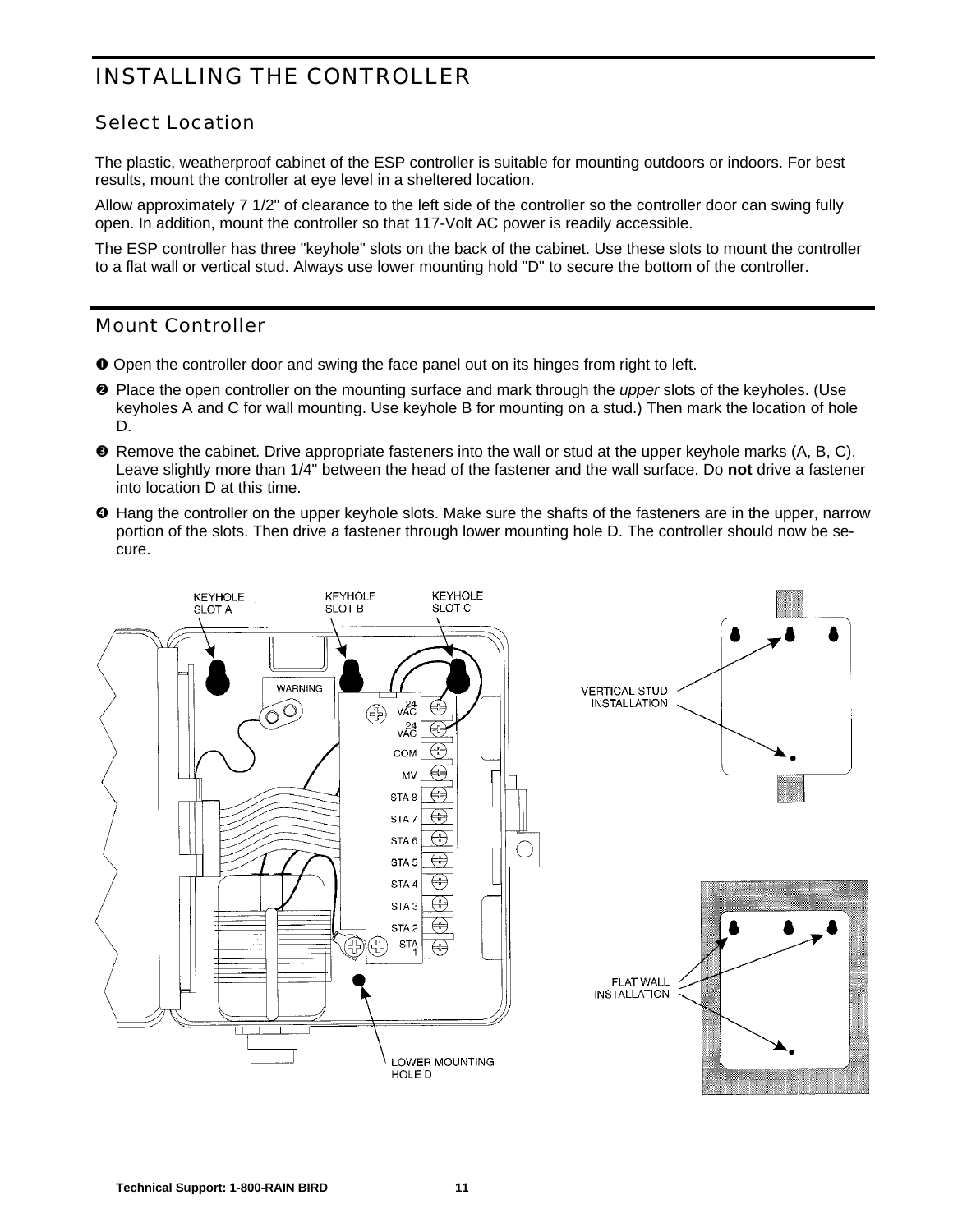# Connect Field Wiring

The ESP's terminal strip, shown in this illustration, provides fast screw connections for field wires.

- å Wires connected to the terminal strip should be stripped to expose 1/2" of conductor at the end.
- $\odot$  To connect field wires, loosen the screw terminal. Insert the stripped wire around the base of the screw. Then tighten the screw terminal to grip the wire.
- **O**Tug gently on each wire to make sure it's securely connected.



#### Station Valve Wiring

Connect each valve by its own separate power wire to one of the numbered terminals on the ESP terminal strip, as shown in the illustration.

Connect a common wire to one of the leads on each valve. Connect the other end of the common wire to the COM terminal on the ESP terminal strip. Wire used to connect the valves must be code-approved for underground installation. Bring all wires up through the right-hand hole in the bottom of the cabinet.

# Master Valve / Pump Start Relay Wiring

**NOTE:** Complete this section only if your system requires a master valve (an automatic valve installed on the mainline pipe upstream from the station valves) or a 24-Volt pump start relay.

Connect the master valve / pump start relay wiring to the MV terminal and COM terminal as shown in the illustration.

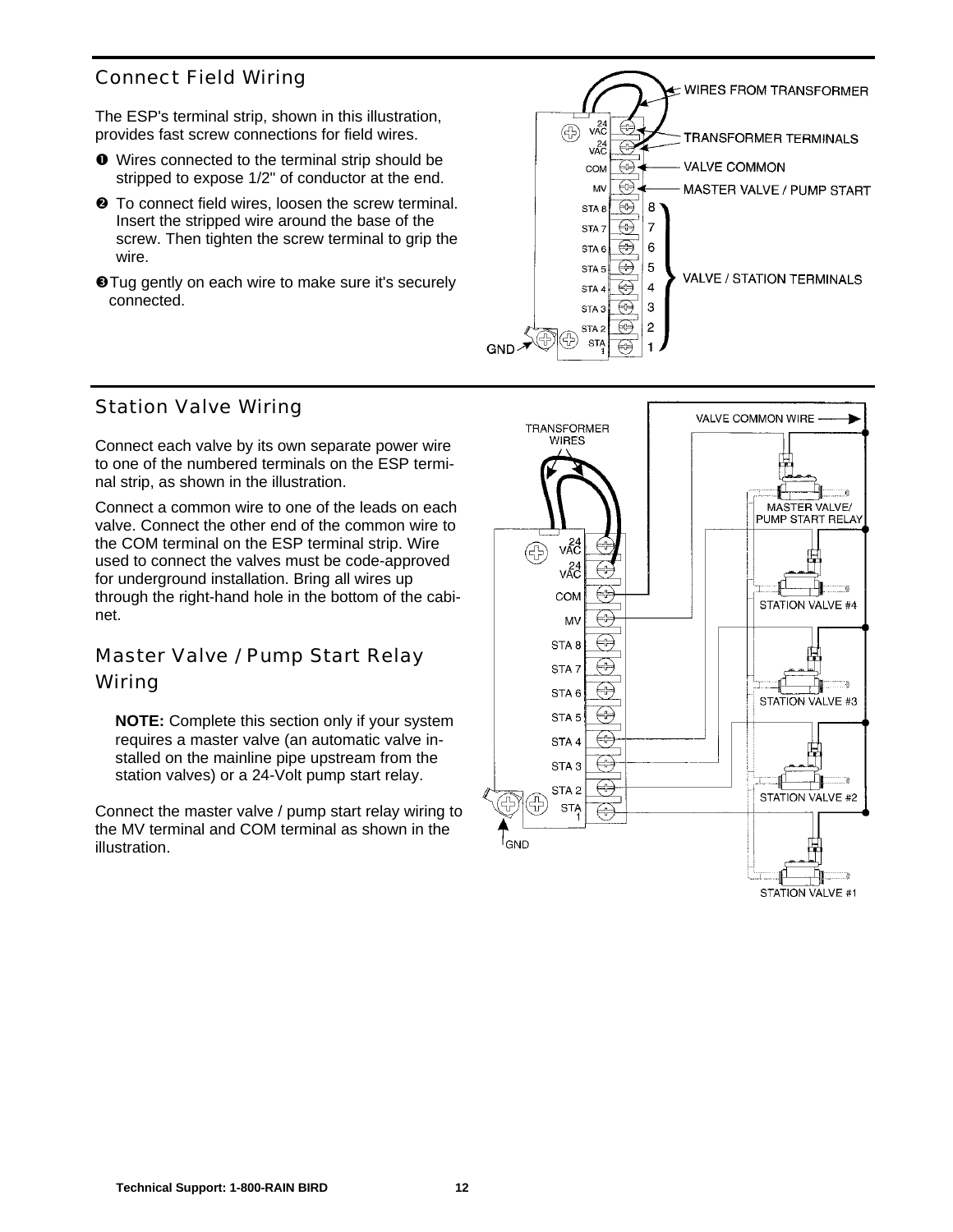# Jumper Settings for Unused **Stations**

**CAUTION:** To prevent **pump** damage when using a pump start relay, use a jumper to connect unused stations to a station that is being used. If program information is lost during a prolonged power outage, the ESP will automatically run a "default" program when power is restored. This program runs all stations for 10 minutes. If unused stations are not jumpered, the pump will operate with no flow (dead-head) during this 10-minute period. Dead-heading may cause the pump to overheat or burn out.



# Connect Transformer

The ESP controller has a nipple-mounted transformer that provides a 1/2" nipple below the cabinet. Use this nipple to connect the ESP to an electrical function box or other code-approved enclosure for wire connections.

- å Make sure the 117-Volt AC power is off.
- <sup>2</sup> Connect the white wire from the controller nipple to the white wire coming out of the electrical conduit from the power source. Make sure all connections are made with code-approved insulated connectors.
- $\Theta$  In the same way, make the black-to-black and green-to-green wire connections.
- $\bullet$  Close up the weatherproof junction box after all connections are complete.

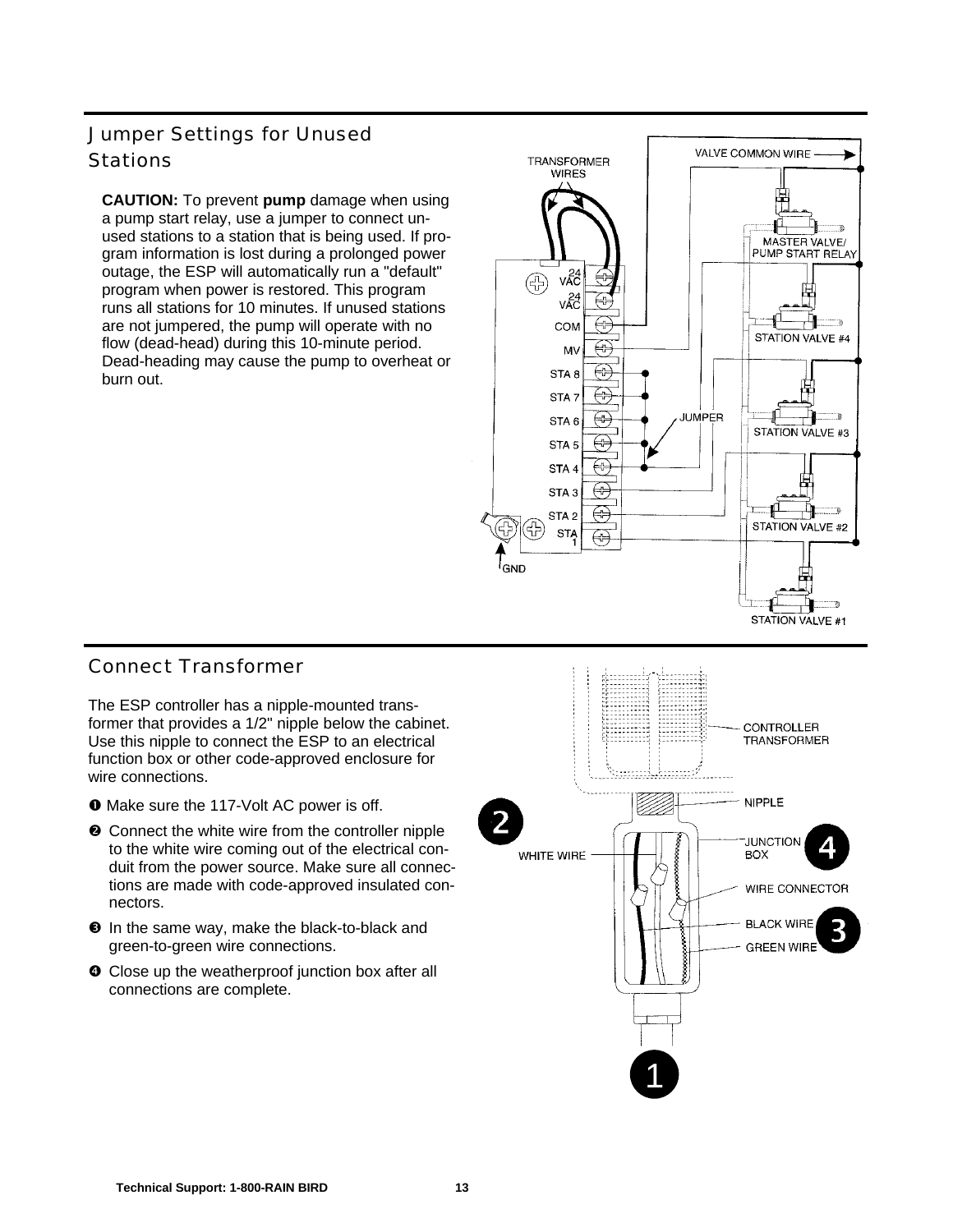# Install Battery

Connect a rechargeable 9-Volt NiCad battery to the battery clip and insert the battery into the battery holder. See page 10 for complete instructions.

**CAUTION:** DO NOT use alkaline batteries in the ESP.



| <b>SYMPTOM</b>                                                                | <b>CAUSE</b>                                                                                                                    | <b>CORRECTION</b>                                                                                                                                                                                                                                                                                                             |
|-------------------------------------------------------------------------------|---------------------------------------------------------------------------------------------------------------------------------|-------------------------------------------------------------------------------------------------------------------------------------------------------------------------------------------------------------------------------------------------------------------------------------------------------------------------------|
| Display shows<br>"PR OFF "                                                    | 1. Fuse has blown                                                                                                               | Replace the fuse with one of the same amperage rating.<br>Use the MAN START / ADV button to run a watering pro-<br>gram Press MAN START / ADV to cycle through each sta-<br>tion; if the fuse blows again on a particular station, that sta-<br>tion's solenoid or field wires may have a short circuit that<br>needs repair. |
|                                                                               | 2. Power is off to the controller                                                                                               | Determine why power to the controller has been interrupted,<br>and re-establish power.                                                                                                                                                                                                                                        |
|                                                                               | Display is blank 3. If the controller is still receiving<br>power, an electrical surge ex-<br>ceeding the controller's built-in | Shut off power to the controller, open the lower face panel,<br>and disconnect the battery. Let the controller "rest" for about<br>5 minutes.                                                                                                                                                                                 |
|                                                                               | surge protection may have dam-<br>aged the controller's microproces-<br>sor.                                                    | Reinstall the battery and turn power back on. If numbers and<br>letters return to the display, the power surge did not do per-<br>manent damage: reprogram the controller.                                                                                                                                                    |
|                                                                               |                                                                                                                                 | If the display remains blank, the ESP may be permanently<br>damaged. Call 1-800-RAIN-BIRD for a service referral.                                                                                                                                                                                                             |
|                                                                               | 4. Power is off to the ESP and<br>the backup battery has run down.                                                              | Re-establish power to the controller, and then reprogram it.<br>The recharging circuit will charge the battery in about 12 to<br>14 hours.                                                                                                                                                                                    |
| Display shows<br>numbers and<br>letters, but Is<br>not moving or<br>advancing | Same as Cause #3                                                                                                                | See correction for Cause #3                                                                                                                                                                                                                                                                                                   |

# *TROUBLESHOOTING*